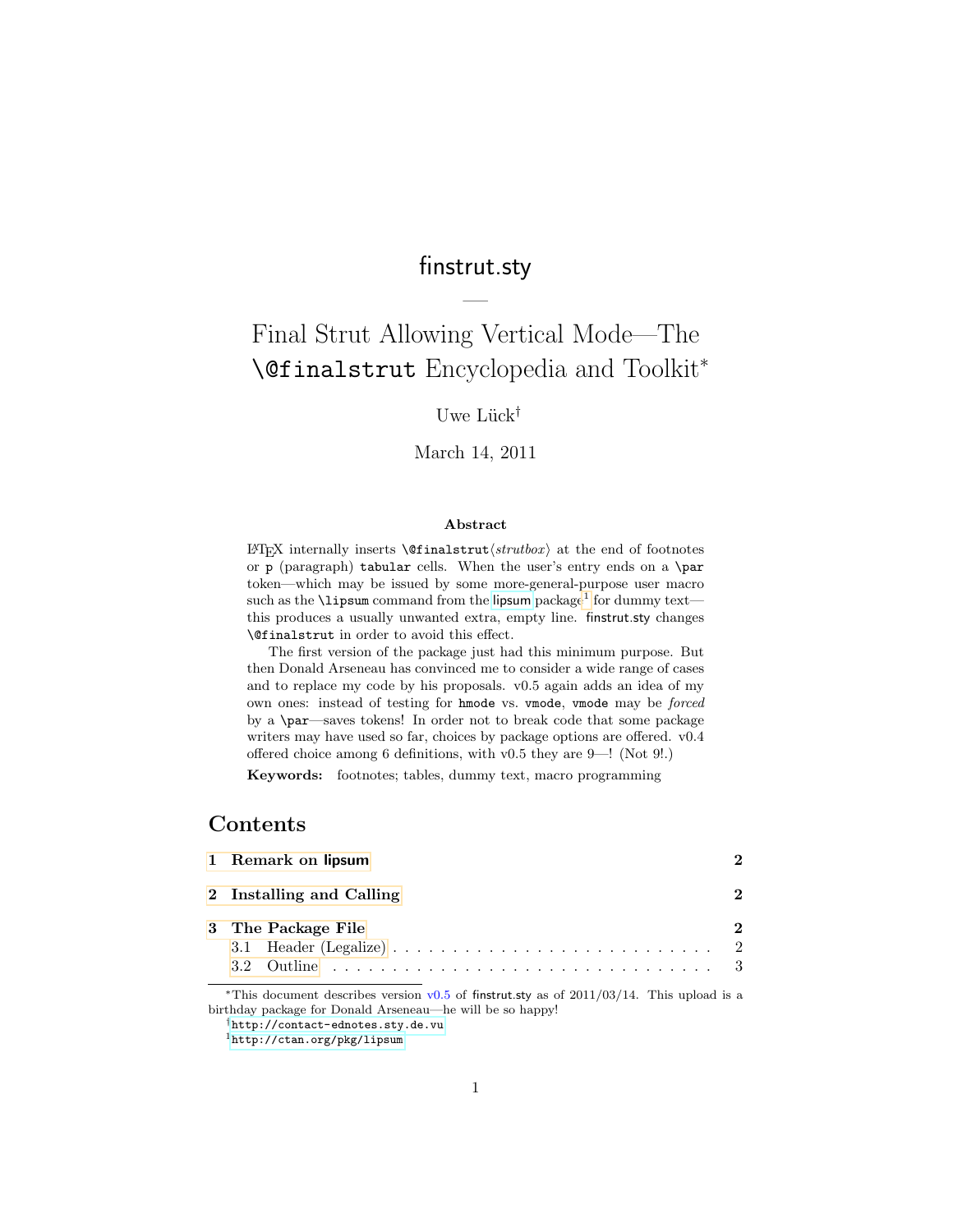|  |  |  |  |  |  |  |  |  |  |  |  |  | $3.5$ Example Result $\dots\dots\dots\dots\dots\dots\dots\dots\dots\dots\dots\dots\dots\dots\dots\dots\dots$ |
|--|--|--|--|--|--|--|--|--|--|--|--|--|--------------------------------------------------------------------------------------------------------------|

### <span id="page-1-0"></span>1 Remark on lipsum

Almost at the same moment that finstrut v0.1 was installed (2011-02-09), a new version v1.1 of lipsum was uploaded that offers a package option [nopar] to avoid a final \par.

### <span id="page-1-1"></span>2 Installing and Calling

The package file finstrut.sty is provided ready, installation only requires putting it somewhere where T<sub>E</sub>X finds it (which may need updating the filename data  $base).<sup>2</sup>$  $base).<sup>2</sup>$  $base).<sup>2</sup>$ 

Below the \documentclass line(s) and above \begin{document}, you load finstrut.sty (as usually) by

\usepackage{finstrut} or by \usepackage[ $\{options\}$ ]{finstrut}

 $-\langle options \rangle$  described below.

### <span id="page-1-2"></span>3 The Package File

### <span id="page-1-3"></span>3.1 Header (Legalize)

```
1 \NeedsTeXFormat{LaTeX2e}[1994/12/01]
2 \ProvidesPackage{finstrut}[2011/03/14 v0.5 vmode final strut (DA/UL)]
3
4 %% Copyright (C) 2010 2011 Uwe Lueck,
5 %% http://www.contact-ednotes.sty.de.vu
6 %% -- author-maintained in the sense of LPPL below --
7 %%
8 %% This file can be redistributed and/or modified under
9 %% the terms of the LaTeX Project Public License; either
10 %% version 1.3c of the License, or any later version.
11 %% The latest version of this license is in
12 %% http://www.latex-project.org/lppl.txt
13 %% We did our best to help you, but there is NO WARRANTY.
14 %%
15 %% Please report bugs, problems, and suggestions via
16 %%
17 %% http://www.contact-ednotes.sty.de.vu
```
<span id="page-1-4"></span> $^2$ <http://www.tex.ac.uk/cgi-bin/texfaq2html?label=inst-wlcf>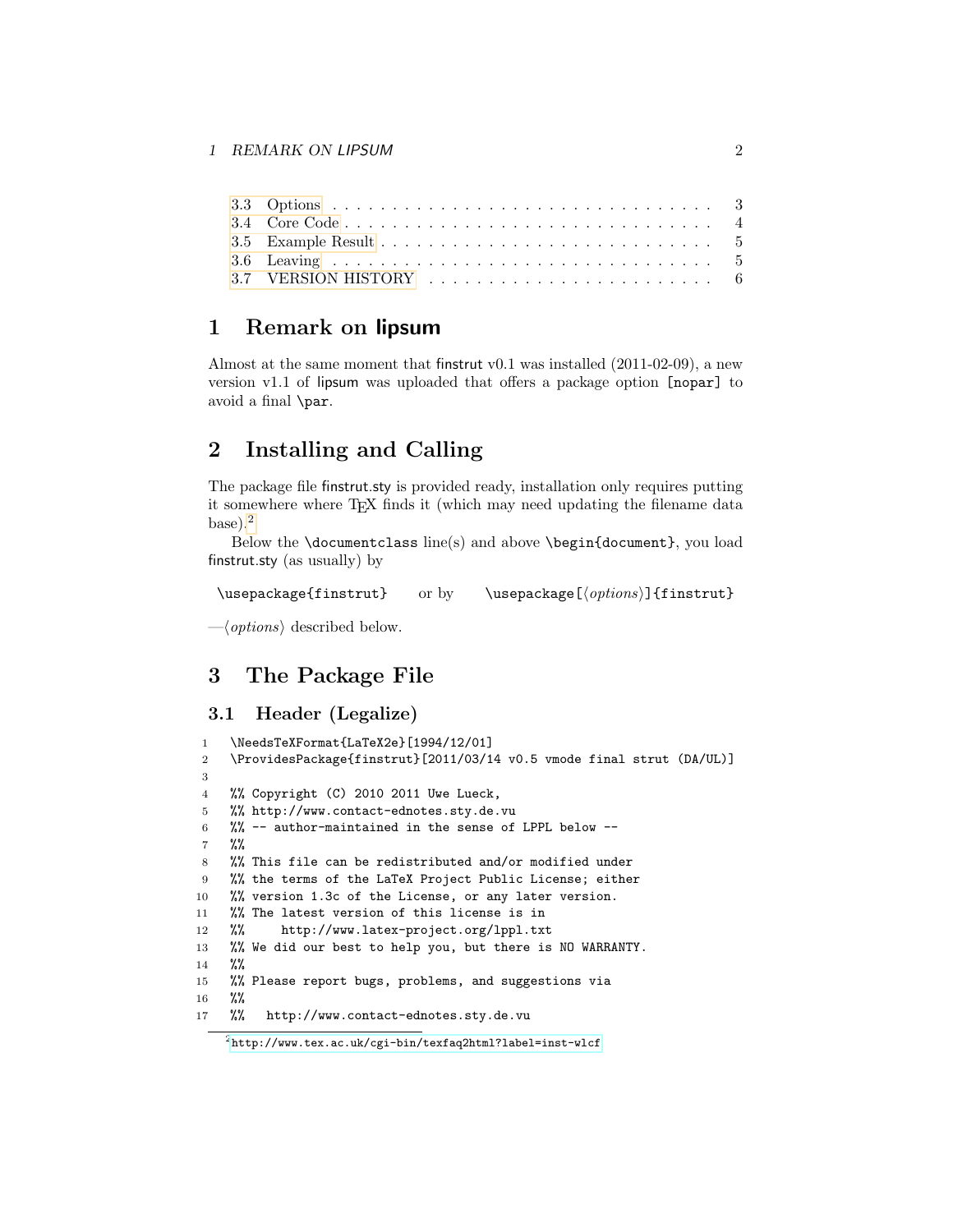18 %%

#### <span id="page-2-0"></span>3.2 Outline

v0.5 considers recommendations by Donald Arseneau. Some of them may break in applications that we do not know about, therefore they must be called by package options. Package Option  $\boxed{[full]}$  calls all of them. Package Option [fullpar] calls a variant of them where instead of testing for hmode vs. vmode, vmode is *forced* by a  $\parrow$  saving some tokens.

The choices shall not be checked at each invocation of \@finalstrut, instead they are evaluated at the definition of \@finalstrut, at the end of the package. Choices are prepended to this definition by defining \@tempe, \@tempd, \@tempc, and \@tempb.

#### <span id="page-2-1"></span>3.3 Options

According to 1tboxes.dtx, a vmode test once was introduced for  $\mathbb{I}\mathrm{H}\mathrm{F} X2_\varepsilon$ , but in 1994 removed again—it "broke" in p columns. For this reason, v0.1 and v0.3 used an hmode test instead. ltboxes.dtx does not tell exactly what code broke in exactly which situation. Bad. Brave users may dare the vmode test again by choosing package option  $\boxed{v}$ . It sets **\@tempe** for **\edef\@finalstrut**. The #1 argument of \@tempe is applied in hmode, #2 in vmode—assuming we are not in math mode  $\ldots$  ? (TODO)

```
19 \AtEndOfPackage{\def\@tempe#1#2{\noexpand\ifhmode#1\else#2\fi}}
```

```
20 \DeclareOption{v}{%
```

```
21 \AtEndOfPackage{%
```
22 \def\@tempe#1#2{\noexpand\ifvmode#2\else#1\fi}}}

Replacing the hmode or vmode test by forcing vmode (and then applying Donald Arseneau's suggestions for vmode) seems just to save a few tokens. With v0.5, option  $\lceil \lceil \overline{par} \rceil \rceil$  picks this idea.

23 \DeclareOption{par}{\AtEndOfPackage{\def\@tempe#1#2{\par#2}}}

[argdelim] appends a \relax to \@finalstrut's argument in case the box number is given as a string of digits (whereas latex.ltx only has \strutbox and \@arstrutbox as arguments). This does not work when somebody tries (e.g.)  $\text{{{\&}}$  (e.g.)  $\text{{{\&}}$  finalstrut11. I.e., a "multi-token" argument must be enclosed in braces indeed.

```
24 \AtEndOfPackage{\let\@tempd\@empty}
```

```
25 \DeclareOption{argdelim}{%
```
26 \AtEndOfPackage{\def\@tempd{\relax}}}

[dptest] caters for depth exceeeding the depth of the strut box and for negative depth. The test requires that a multi-token argument (see above) is enclosed in braces.

27 \AtEndOfPackage{\let\@tempc\@secondoftwo}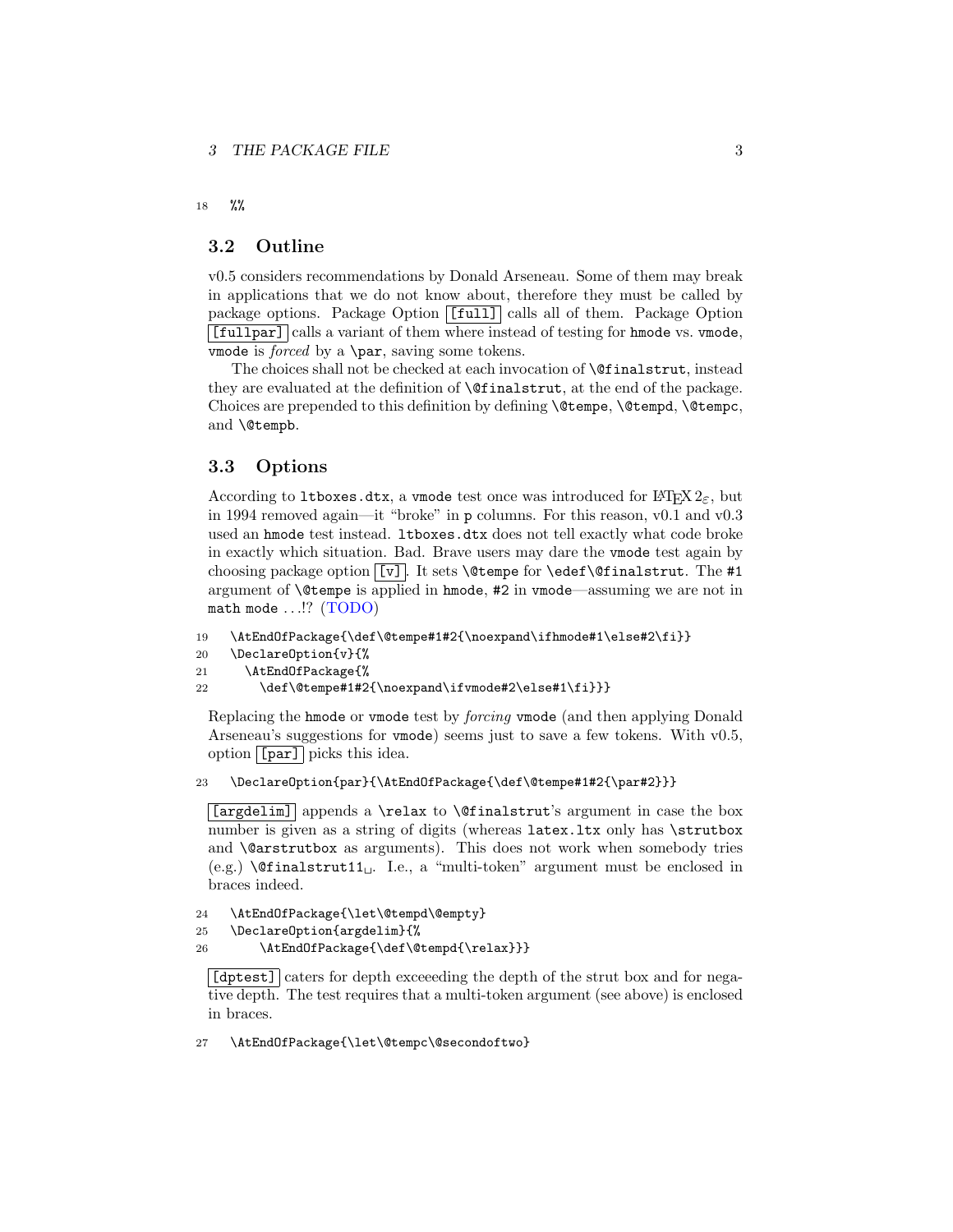```
28 \DeclareOption{dptest}{%
```
- 29 \AtEndOfPackage{%
- 30 \def\@tempd{\relax}%
- 31 \let\@tempc\@firstoftwo}}

[full] enables all of Donald Arseneau's suggestions:

```
32 \DeclareOption{full}{%
33 \AtEndOfPackage{%
34 \def\@tempe#1#2{\noexpand\ifvmode#2\else#1\fi}%
35 \def\@tempd{\relax}%
36 \let\@tempc\@firstoftwo
37 }}
```
[fullpar] enables all of Donald Arseneau's suggestions apart from replacing the vmode test by *forcing* vmode, as with option  $\lceil \lceil \text{par} \rceil \rceil$ :

```
38 \DeclareOption{fullpar}{%
39 \AtEndOfPackage{%
40 \def\@tempe#1#2{\par#2}%
41 \def\@tempd{\relax}%
42 \let\@tempc\@firstoftwo
43 }}
```
 $|\text{[show]}|$  displays the definition of  $\text{^\theta\text{-}normalstrut}$  actually resulting:

```
44 \AtEndOfPackage{\let\@tempb\relax}
```

```
45 \DeclareOption{show}{%
```

```
46 \AtEndOfPackage{\def\@tempb{\show\@finalstrut}}}
```
Appending choices to the end-of-package hook:

```
47 \ProcessOptions
```
### <span id="page-3-0"></span>3.4 Core Code

Now we append the \edef of \@finalstrut to the end-of-package hook (we must hurry so that nobody changes **\@tempe** etc.).  $\overline{\text{d}p@only}$  will be an abbreviation for invoking a strut rule; it will only be enabled after the \edef:

```
48 \let\dp@only\relax
49 \AtEndOfPackage{%
50 \begingroup
```
Some conditionals are disabled for the \edef.

```
51 \let\ifdim\relax \let\else\relax \let\fi\relax
```
Actually, they will be restored by \endgroup; and in order to get the final \@finalstrut outside the group, we "emulate" its \edef by \xdefing an alias \@gtempa of it etc. . . .

52 \xdef\@gtempa#1{%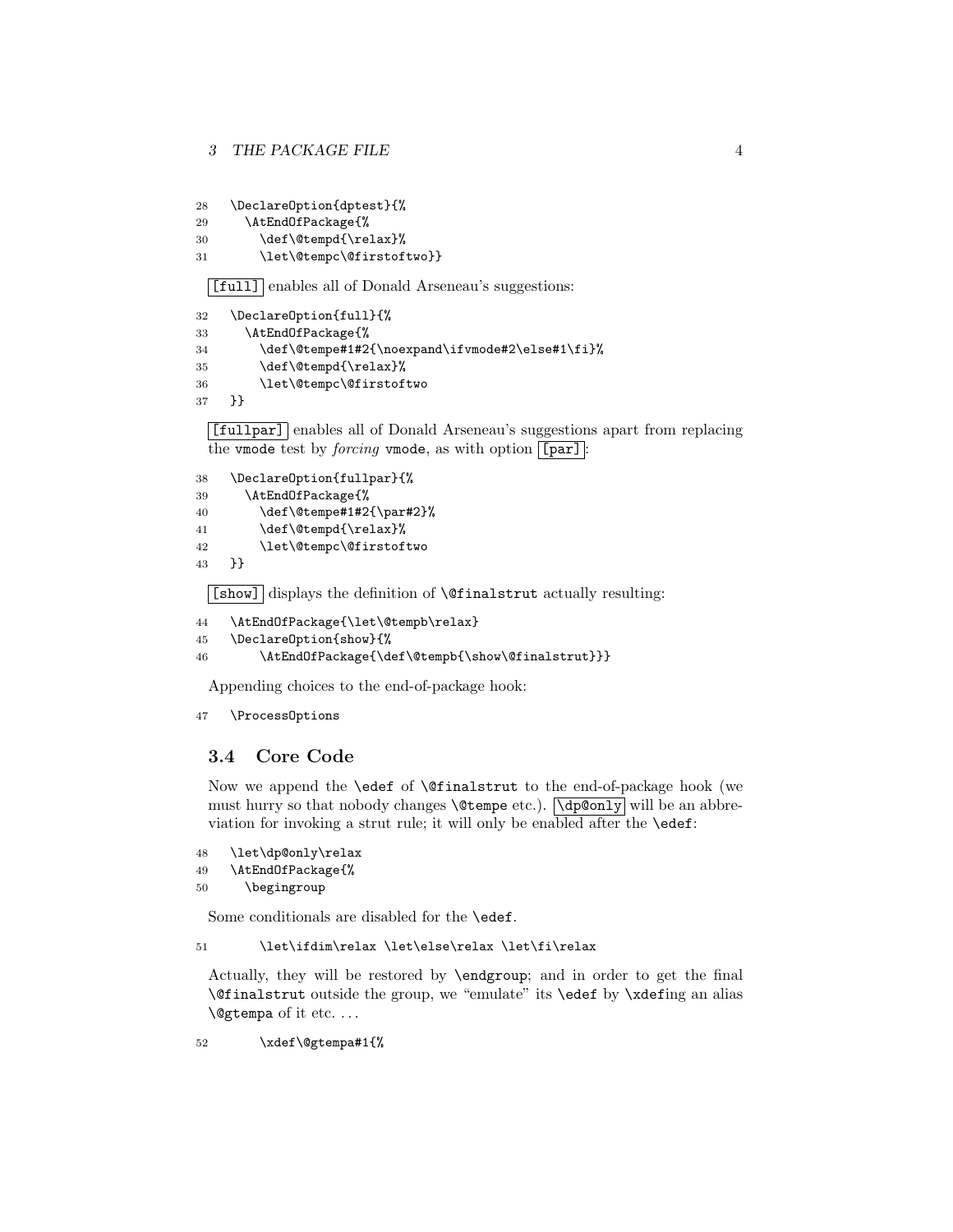| 53 | \unskip                   |                      |
|----|---------------------------|----------------------|
| 54 | \@tempe{%                 | %% \ifhmode/\ifvmode |
| 55 | \noexpand\nobreak         |                      |
| 56 | \vrule \dp@only #1\@tempd | %% maybe \relax      |
| 57 | ጉ ና ሂ                     |                      |

Whereas v0.1 and v0.3 used \kern to get the bottom distance in vmode, Donald Arseneau recommends \hrule for the sake of bottom alignment with array.sty (b type columns):

| 58 | \@tempc{%<br>%% depth test or not             |  |
|----|-----------------------------------------------|--|
| 59 | \ifdim\prevdepth<\dp#1\relax                  |  |
| 60 | \ifdim\prevdepth>\z@                          |  |
| 61 | \kern -\prevdepth                             |  |
| 62 | \fi                                           |  |
| 63 | \hrule \dp@only#1\relax                       |  |
| 64 | \fi                                           |  |
| 65 | }{\hrule \dp@only #1\@tempd}% %% maybe \relax |  |
| 66 | }%                                            |  |
| 67 | ł                                             |  |
| 68 | \endgroup                                     |  |
| 69 | \let\@finalstrut\@gtempa                      |  |
| 70 | <b>\@tempb</b><br>%% maybe \show              |  |
|    | \dp@only                                      |  |

```
71 \def\dp@only{\@width\z@ \@height\z@ \@depth\dp}
72 }
```
### <span id="page-4-0"></span>3.5 Example Result

```
Option [[fullpar] amounts to
  \def\@finalstrut#1{%
    \unskip\par
    \ifdim\prevdepth<\dp#1\relax
      \ifdim\prevdepth>\z@
        \kern -\prevdepth
      \fi
      \hrule \@width\z@ \@height\z@ \@depth\dp#1\relax
    \fi
 }
```
### <span id="page-4-1"></span>3.6 Leaving

```
73 \endinput
```